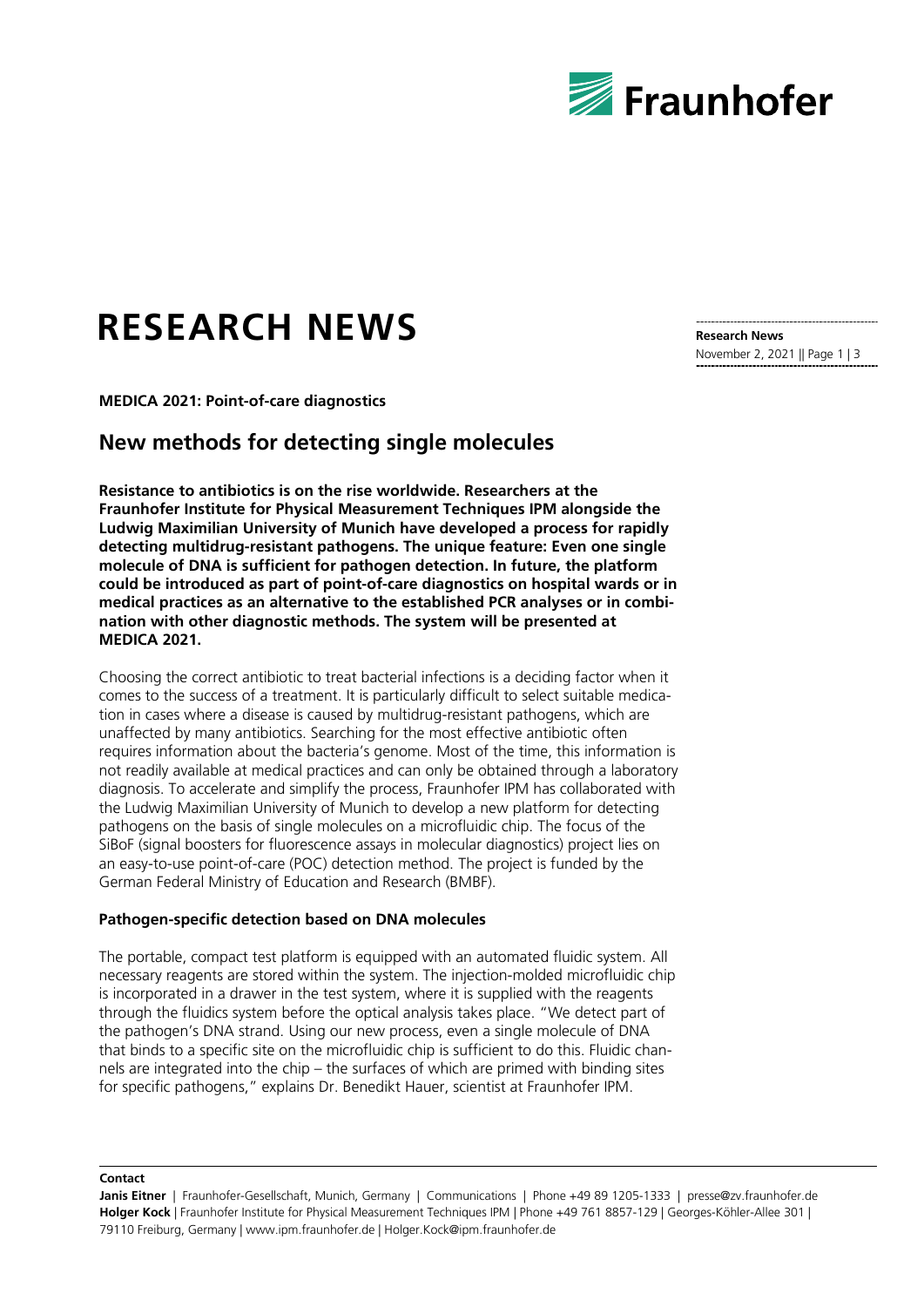

#### **Nanoantennas strengthen fluorescence signals**

Typically, target DNA molecules are detected by means of specific fluorescence markers. A unique feature of the new method designed by Fraunhofer IPM and the Ludwig Maximilian University of Munich is that researchers are utilizing antennas with nanometer-sized beads, which amplify the optical signals of these markers. Because of this, chemical amplification via polymerase chain reaction (PCR) is not required. "The optical antennas consist of nanometer-sized metal particles that concentrate light in a tiny region and also help to emit the light – much as macroscopic antennas do with radio waves," says Hauer, the project manager of this research project at Fraunhofer IPM. These metal particles are chemically bound to the surface of the chip.

#### **Results available after one hour**

A structure of DNA molecules, known as "DNA origami", which was specifically designed by the Ludwig Maximilian University of Munich, holds both of the gold nanoparticles in place. Between these nanoparticles, the structure provides a binding site for the respective target molecule and a fluorescence marker. This patented design provides the basis for the novel assay technology. "The particles, which are 100 nanometers in size, serve as antennas. Field enhancement, caused by plasmonic effects, takes place in the hotspot between the two gold particles. If a fluorescent dye is placed there, the detectable long-wave fluorescence radiation in enhanced multiple times. Using this method, a single molecule can be detected using a small, compact optical device," explains the researcher. Low concentrations of pathogens can be detected. The result is available after one hour and is displayed on the monitor. This is not only true for multidrug-resistant pathogens, but also for any type of DNA molecule. In principle, the single molecule assay can be adapted to molecules beyond DNA, such as RNA, antibodies, antigens or enzymes. Numerous tests have successfully confirmed the functionality of the process.

At the heart of the POC device is a miniaturized high-resolution fluorescence microscope, developed by Fraunhofer IPM. Specifically developed image analysis software identifies single molecules and by doing so enables the captured target molecules to be counted, providing a quantitative result. The fluorescence is stimulated using LEDs, which are affixed underneath the cartridge containing the fluidic channels.

The patented system is available for the purpose of demonstration. Currently, a module for sample preparation is still missing. The POC system for detecting specific pathogens will be presented between November 15 and 18 at the MEDICA 2021 trade fair in Düsseldorf, Germany, hall 3, stand E74.

### **Research News**

November 2, 2021 || Page 2 | 3